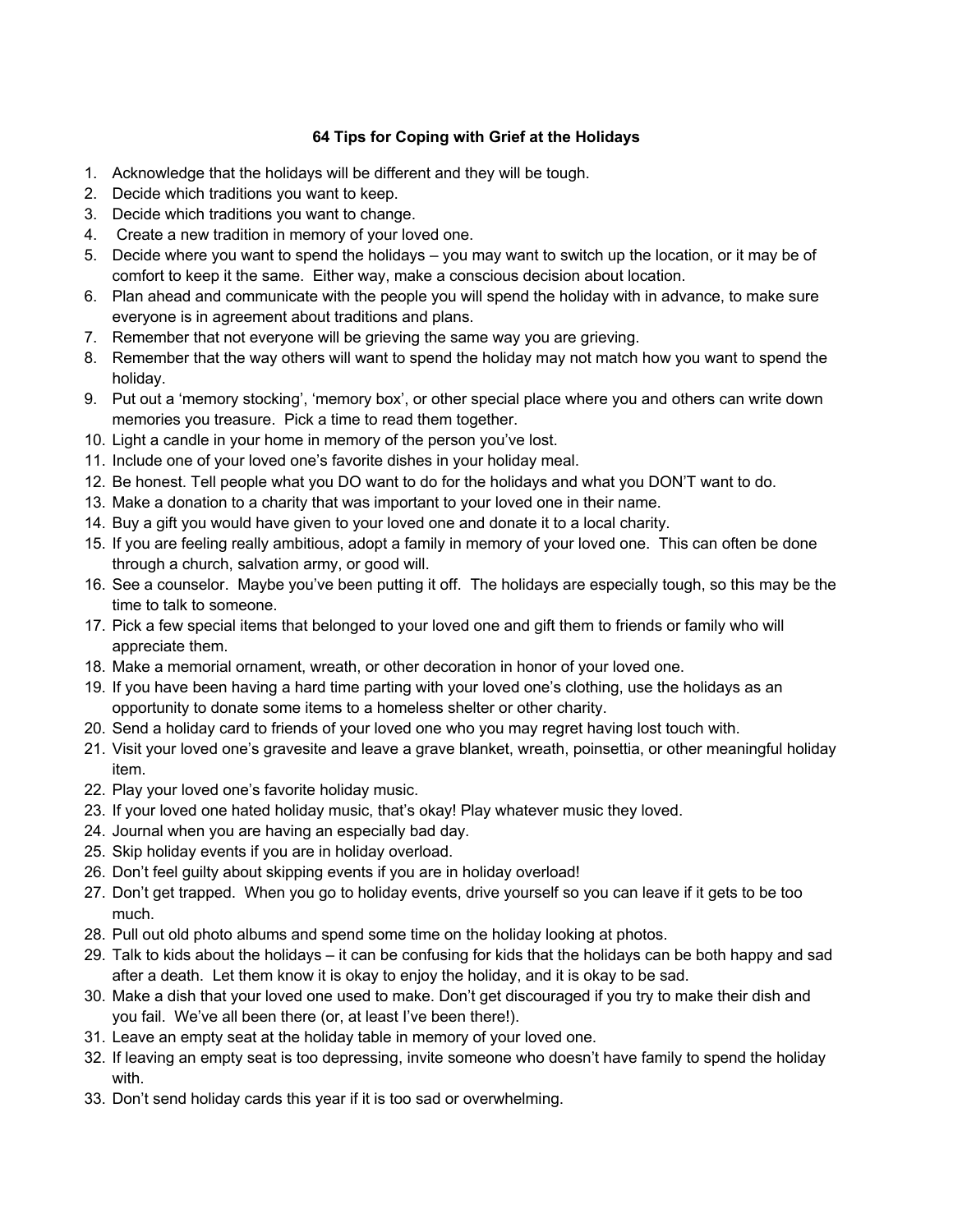- 34. Don't feel guilty about not sending holiday cards!
- 35. Create a 'dear photograph', with a photo of a holiday past.
- 36. Skip or minimize gifts. After a death, material things can seem less meaningful and the mall can seem especially stressful. Talk as a family and decide whether you truly want to exchange gifts this year.
- 37. Put out a photo table with photos of your loved one at holiday celebrations in the past.
- 38. Go to a grief group. When everyone looks so gosh-darn filled with holiday cheer, sometimes it is helpful to talk with others who are struggling.
- 39. Skip (or minimize) the decorations if they are too much this year. Don't worry, you'll see plenty of decorations outside your house.
- 40. Don't feel guilty if you skip or minimize the decorations!
- 41. Remember that crying is okay. The holidays are everywhere and who knows what may trigger a cryfest. We've all been there and it is okay to cry (even if you are in the sock aisle at Target).
- 42. Volunteer in your loved one's memory.
- 43. Let your perfectionism go. If you always have the perfect tree, perfectly wrapped gifts, and perfect table, accept that this year may not be perfect and that is a-okay. I know this is easier said than done for you type-As, but give it a try.
- 44. Ignore people who want to tell you what you "should" do for the holiday. Listen to yourself, trust yourself, communicate with your family, and do what works for you.
- 45. Seek gratitude. I am the queen of holiday funks, so I know this is tough. But try to find one daily gratitude throughout the holiday season. Write it down, photograph it, share it on facebook. Whatever. Just look for the little things. Here are some tips if you're struggling with it.
- 46. Watch the food. Food can make us feel better in the short term (damn you, dopamine!) until we feel like crap later that we ate that whole tin of holiday cookies. Don't deprive yourself, but be careful that you don't let food become your holiday comfort.
- 47. Watch the booze. Alcohol can become a fast friend when we are grieving. If that holiday party is getting to be too much, head home instead of to the open bar.
- 48. If you are stressed about making the holiday dinner, ask someone else to cook or buy dinner this year.
- 49. If you are stressed about the crowds at the mall, cut back on gifts or do your shopping online.
- 50. Splurge on a gift for you. Grief can make us feel a little entitled and self-involved, and that is okay sometimes (within reason, of course). Splurge on a holiday gift for yourself this year, And make it a good one!
- 51. Say yes to help. There will be people who want to help and may offer their support. Take them up on their offers.
- 52. Ask for help. If people aren't offering, ask. This can be super-hard if it isn't your style, but it is important. Asking others to help with cooking, shopping, or decorating can be a big relief.
- 53. Have a moment of silence during your holiday prayer or toast in memory of your loved one.
- 54. Donate a holiday meal to a family in need through a local church, salvation army, or department of social services.
- 55. Identify the people who will be able to help and support you during the holidays and identify who may cause you more stress. Try to spend more time with the former group and less with the latter.
- 56. Make some quiet time for yourself. The holidays can be hectic, make quiet time for yourself to journal, meditate, listen to music, etc.
- 57. Practice self-care. I know, how cliché. But it is true whatever it is that helps you recharge, do it. You can find some self-care tips here.
- 58. Support kids by doing a memorial grief activity together.
- 59. Donate altar flowers or other holiday decorations at your place of worship in memory of your loved one.
- 60. Prioritize and don't overcommit. When the holidays are filled with so many parties, dinners, and events, save your energy for those that are most important. Look at everything you have to do and rank them in order of importance. Plan for the most important and skip the rest.